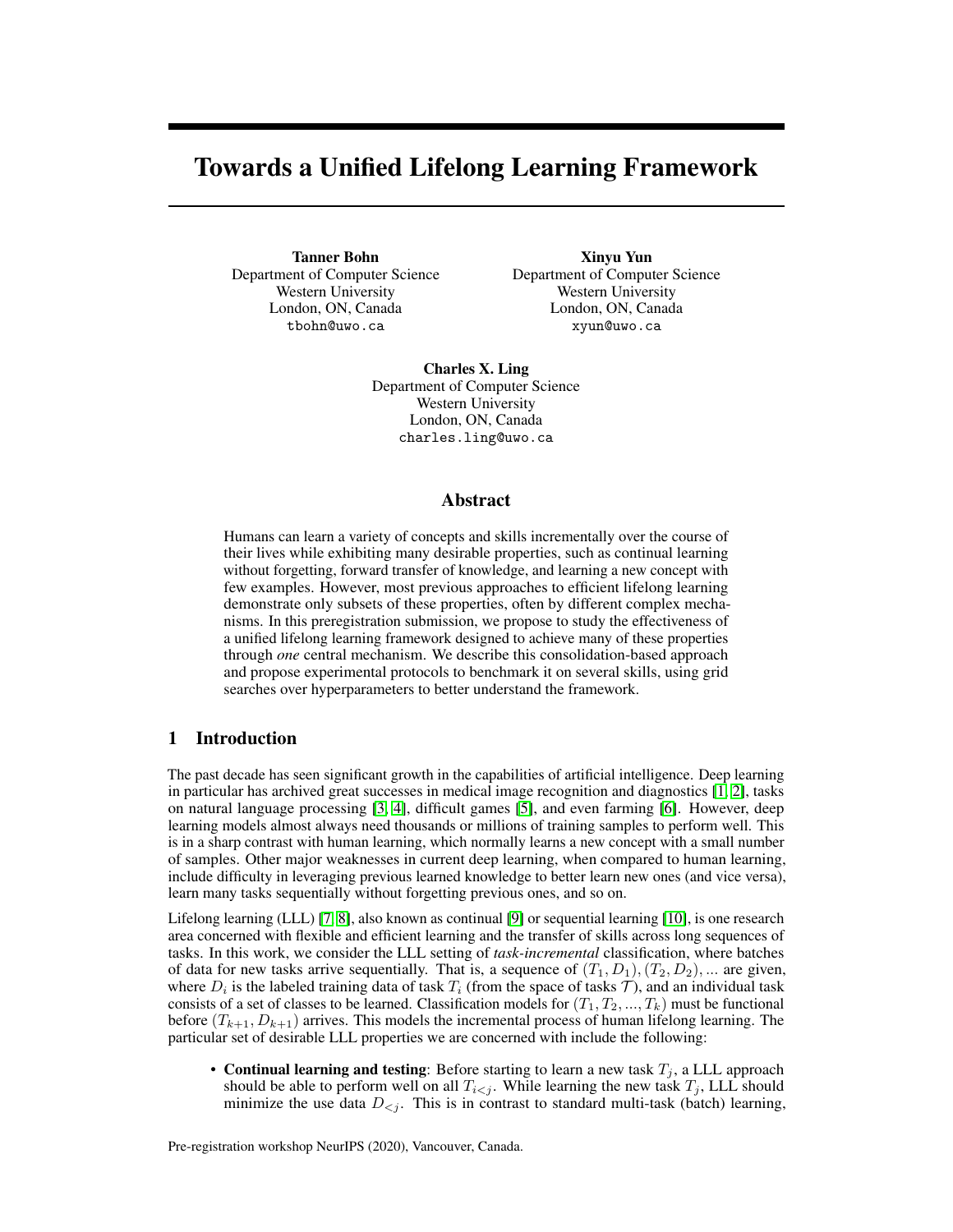where all data of all tasks are used for training at the same time. This continual learning condition ensures that the model is 1) useful, since each task must be learned to an acceptable performance level, 2) flexible, in that new tasks can be continually accommodated, and 3) efficient, in that tasks are learned with high computational and data efficiency. For example, if  $T_1$  requires learning to classify images of " $\hat{0}$ " vs. not " $0$ " (see Section [3\)](#page-2-0), acceptable performance on this task should be reached before moving onto  $T_2$  of "1" vs. not "1", which should also be learned to an acceptable level.

- Non-forgetting: This is the ability to avoid catastrophic forgetting [\[10\]](#page-6-5), where learning  $T_i$ causes a dramatic loss in performance on  $T_{i \leq j}$ . Ideally, learning  $T_j$  when using only the data of  $T_j$  would not affect  $T_{i \leq j}$ . For example, learning  $T_2$  of "1" vs. not "1" should not cause performance on the previous task, "0" vs. not "0", to degrade. Due to the tendency towards catastrophic forgetting, non-lifelong learning approaches would require retraining on data for all tasks together to avoid forgetting. This may reduce computational and data efficiency.
- Forward transfer: This is the ability to learn new tasks,  $T_{\geq i}$ , easier and better following earlier learned tasks,  $T_{\leq i}$ , also known as knowledge transfer [\[11\]](#page-6-6). Achieving sufficient forward transfer also enables few-shot learning of later concepts. For example, first learning to classify "0" vs not "0" should allow the later task of "O" vs. not "O" to be learned faster.
- Non-confusion: Machine learning algorithms often find the minimal set of discriminating features necessary for classification. Thus, when more tasks emerge for learning in our LLL setting, earlier learned features may not be sufficient, leading to confusion between classes. For example, to distinguish between "1" and "0", the learned model may identify straight stroke for class "1" and curved stroke for "0". The same features may then be used to classify "I" vs "O". However, if the model is tested on all tasks so far, the model may be confused between "1" and "I" as well as "0" and "O".

Most previous approaches can only demonstrate subsets of these human-like properties, often by different complex mechanisms. For example, existing lifelong learning techniques tend to use one or more of three types of mechanisms, each of which comes with their own drawbacks and hurdles [\[12\]](#page-6-7). These mechanisms are based on replay, regularization, and dynamic architecture respectively. See Section [2](#page-2-1) for reviews and comparisons of these mechanisms.

In this paper, we describe a unified framework with *one central mechanism* that meshes with additional mechanisms to seamlessly demonstrate many human-like lifelong learning properties. The central mechanism, weight regularization, controls the flexibility of network weights to direct the transfer of skills across tasks as well as prevents the forgetting of skills. It is also intended to support network expansion in efficiently accommodating new tasks. We primarily consider our framework as applied to deep neural networks, which have become popular in recent years, and are an attractive type of machine learning model due to their ability to automatically learn abstract features from data.

The questions to be answered by our empirical analysis as well as our hypotheses are as follows:

- 1. How well does task-difficulty-based network expansion, as described in Section [3.2,](#page-3-0) work to accommodate new tasks? We hypothesize that this type of expansion allows for learning new tasks to the same accuracy level as less efficient methods.
- 2. How well does controlling the flexibility of task-specific weights, as described in Section [3.3,](#page-4-0) work to reduce forgetting? We hypothesize that forgetting can be almost completely removed with high enough regularization.
- 3. How well does task-similarity-based skill transfer, as described in Section [3.4,](#page-4-1) work for enabling forward transfer? We hypothesize that this type of skill transfer mechanism will work better than when no transfer is allowed and when transfer is not controlled at all.
- 4. How well does pairwise confusion reduction, as described in Section [3.5,](#page-5-4) reduce confusion? We hypothesize that this mechanism can reduce confusion by the same amount as comparable methods while being less resource intensive.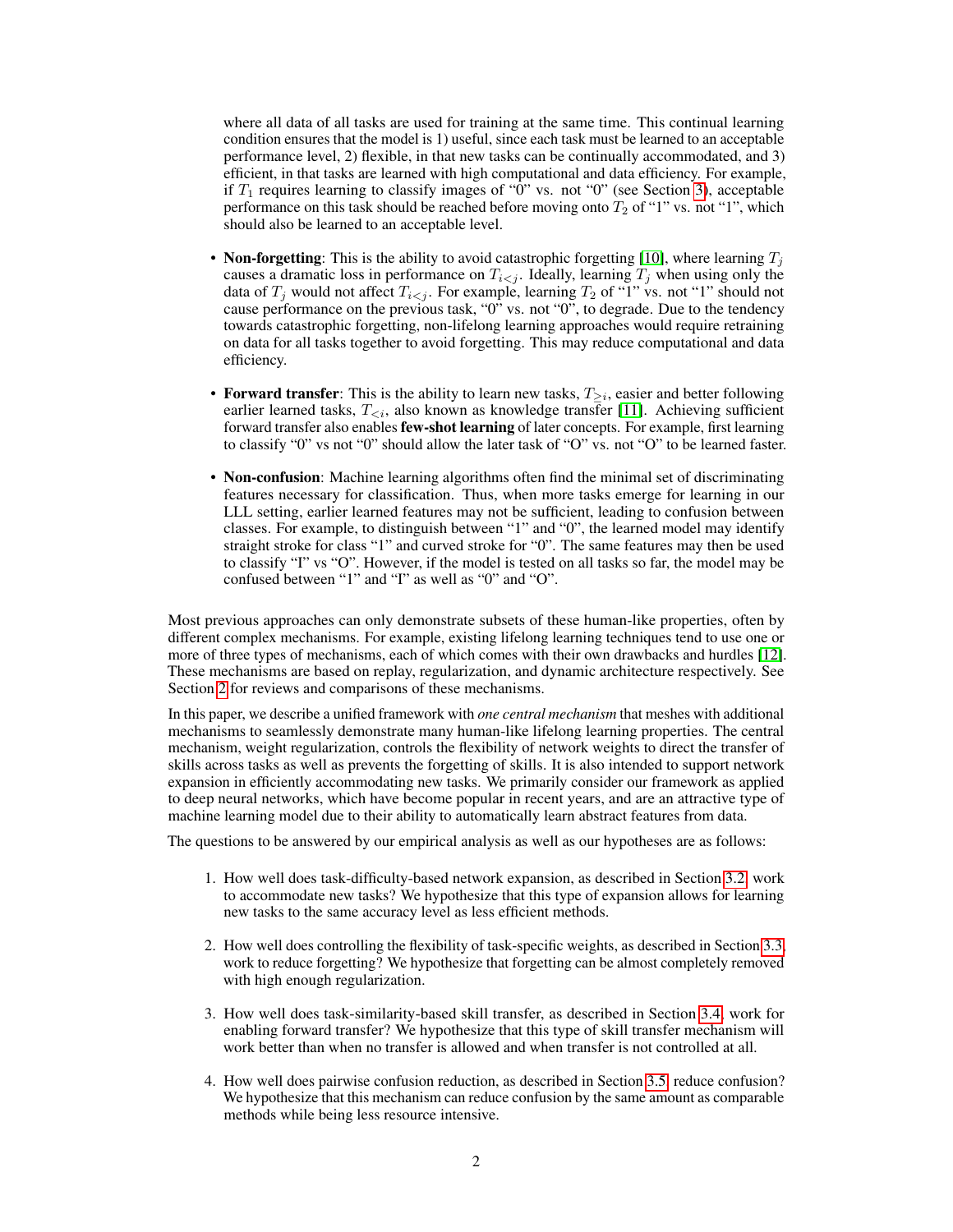# <span id="page-2-1"></span>2 Related Work

The mechanisms used to perform LLL tend to fall into three categories and often only demonstrate subsets of LLL properties previously discussed. The first mechanism, replay, commonly works by storing previous task data and training on it alongside new task data [\[13,](#page-6-8) [14,](#page-6-9) [15,](#page-6-10) [16\]](#page-6-11). As a result of its data and computation inefficiency, we consider it not to be a very human-like learning mechanism.

The second mechanism is regularization. This mechanism works by restricting weight changes (making them less "flexible") via a loss function so that learning new tasks does not significantly affect previous task performance [\[17,](#page-6-12) [18,](#page-6-13) [19,](#page-6-14) [20,](#page-6-15) [21,](#page-6-16) [22\]](#page-6-17). We use this mechanism as the basis for our unified framework. Compared to previous approaches, we propose to use regularization more flexibly and strategically. Instead of simply controlling weight flexibility to *retain* previous task performance, we leverage it to also encourage forward transfer (Section [3.4\)](#page-4-1).

The third mechanism, dynamic architecture, commonly works by adding new weights for each task and only allowing those to be tuned [\[23,](#page-6-18) [24,](#page-7-0) [25\]](#page-7-1). This is often done without requiring previous task data and stops forgetting while also allowing previous task knowledge to speed up learning of the new task. While this mechanism is necessary for LLL of an arbitrarily long sequence of tasks (any fixed-size network will eventually reach maximum capacity), it should be used sparingly to avoid unnecessary computational costs. In Section [3.2](#page-3-0) we describe how a dynamic architecture can be efficiently used to help achieve multiple LLL properties when combined with our central mechanism.

# <span id="page-2-0"></span>3 Methodology and Experimental Design

In this section we describe our unified framework. We start by introducing the central mechanism and in the rest of the section, discuss how to use the central mechanism and combine it with additional mechanisms to achieve the several desirable LLL properties described in Section [1.](#page-0-0) For each mechanism, we also describe the experimental protocol to evaluate it. Shared among the experimental protocols are the following settings:

Task. We will use the following binary classification task sequence with samples taken from the balanced EMNIST dataset [\[26\]](#page-7-2):  $T_1 = (0 \text{ vs. not } 0), T_2 = (1 \text{ vs. not } 1),..., T_5 = (4 \text{ vs. not } 4),$  $T_6 = (A \text{ vs. not } A), T_7 = (I \text{ vs. not } I), T_8 = (O \text{ vs. not } O), T_9 = (Z \text{ vs. not } Z)$ . For tasks 1 to 5, "not x" means  $\{0, 1, 2, 3, 4\} \setminus x$ . For tasks 6 to 9, "not x" means  $\{A, I, O, Z\} \setminus x$ . This task sequence is a minimal case allowing for proof-of-concept experiments where we can be sure that there is a) clear room for forward transfer (e.g. from "0" to "O" or "1" to "I") and b) clear cases of confusion (e.g. between "0" and "O"). In a more complex task sequence it would be harder to verify whether the proposed mechanisms work as intended. For each character, we will use 50 training samples. Additionally, all results will be averaged across 20 random seeds.

Architecture and training. We will use a network architecture with two hidden layers of with ReLU activation. The width of the layers for the first task is  $N_{max}$ . The Adam optimizer [\[27\]](#page-7-3) will be used, with the default hyperparameters provided by Keras [\[28\]](#page-7-4). We will use a a batch size of 64 and training for 5 epochs for each task.

## 3.1 A Central Consolidation Mechanism

We propose a LLL framework which situates a consolidation policy as the central mechanism. The consolidation policy works through a high-dimensional dynamic hyperparameter,  $\boldsymbol{b}$ , which separately controls the flexibility of *all* network weights. Each network weight thus has its own consolidation value specifying how easy (or hard) it is to modify the weight. Depending on the specific **-setting** policy used during training, we hypothesize that several desirable learning properties can be achieved. While the network weights are learned via back-propagation,  $\boldsymbol{b}$  is set by a consolidation policy.

<span id="page-2-2"></span>The consolidation mechanism ultimately works through dynamically modifying the loss function. If each network weight,  $\theta_i$ , is associated with a consolidation value of  $\bm{b}_i \geq 0$ , the loss for the new task by itself,  $L_t$ , is combined with weight consolidation as follows:

$$
L(\theta) = L_t(\theta) + \sum_i \mathbf{b}_i (\theta_i^t - \theta_i^{target})^2
$$
 (1)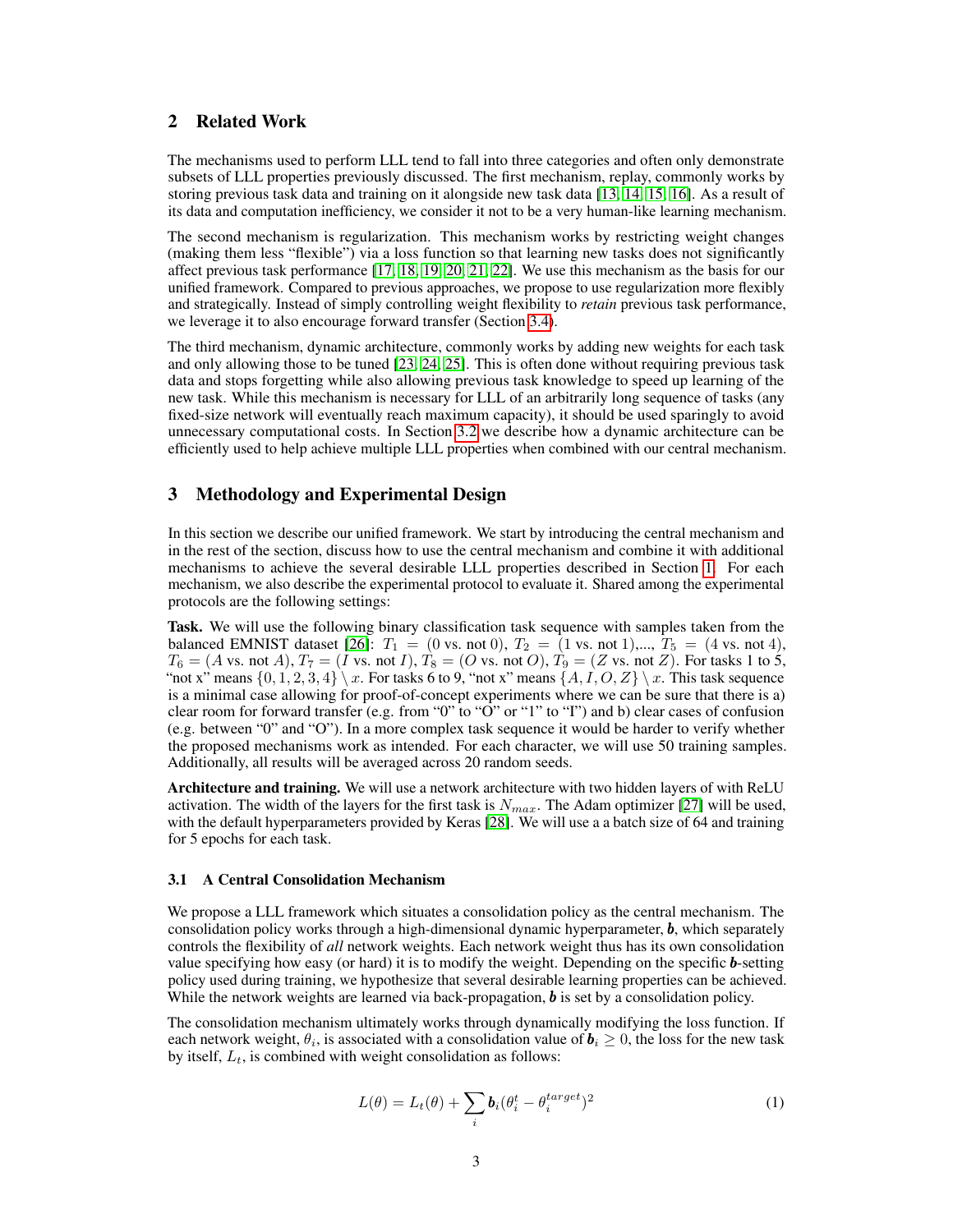Here,  $\theta_i^{target}$  is the target value for a weight to be changed to. This can be either its value before training of the new task, or zero, in the case where we explicitly want to prevent certain weights from being used.  $\theta_i^t$  is the weight value being updated during training on task t. This loss has the following behaviour: a large  $b_i$  causes changing  $\theta_i$  away from  $\theta_i^{target}$  to be strongly penalized during training. When  $b_i$  is arbitrarily large, we refer to these weights as "frozen", and simply fix them during training. In contrast,  $\mathbf{b}_i = 0$  indicates that the weight is free to change, i.e. it is "unfrozen".

As elaborated in the rest of this section, we distinguish between three types of weights, which have a consolidation values and initialization methods corresponding to each. High-level details of these weight groups are in Figure [1.](#page-3-1) There are group  $B$  weights (blue), which are intended to be free to tune. There are group R weights (red), which contain previous task knowledge. Finally, there are group  $G$  weights (green), which can facilitate the transfer of knowledge between tasks.

#### <span id="page-3-0"></span>3.2 Continual Learning of Classification Tasks

In LLL and human learning, we desire to learn new tasks after learning previous tasks. In real brains, this is supported by continually growing new neurons and connections between them [\[29,](#page-7-5) [30\]](#page-7-6). Our framework similarly considers learning new tasks with the strategic use of network expansion.

To accommodate a new task,  $T_j$ , we propose to extend the width each layer of the neural network by  $N_i$ , an amount proportional to the estimated difficulty of the task.

To compute  $N_j$ , we first compute the maximum similarity to previous tasks. To compute the similarity between two tasks,  $sim(T_i, T_j)$ , we feed positive samples of the new task,  $T_j$ , into the network, and average the probabilities output by model for  $T_i$ . When the similarity between  $T_j$  and any previous task is high (i.e. the new samples are similar to those of a previous task), proportionally fewer nodes are added. That is,  $N_j = N_{max} (1 - \max_{i=1,...,j-1} sim(T_i, T_j))$ . In the extreme case where a new task is identical (or very similar) to a previous one, no new nodes (aside from the output) may need to be added.

When extending each layer of the network, the new column of nodes is connected as shown in Figure [1](#page-3-1) (b) and (c). These group B weights are randomly initialized and have **b** values of  $B_b = 0$ , so that they are free to tune. As outlined in the pseudo-code in Algorithm [1,](#page-4-2) after extending the network and performing steps corresponding to components of our proposed framework to be discussed next, training can be performed using only samples of the new task.



<span id="page-3-1"></span>Figure 1: An example of applying the several mechanisms of our LLL framework. In step (a), task 1 is being trained. All weight here are in group  $B$  (randomly initialized and free to tune). In step (b) task 2 is being learned without forgetting task 1. Group  $R$  (red) weights can be frozen to prevent forgetting of  $T_1$ . Since 2 is dissimilar from 1, transfer can be prevented by disabling the transfer weights (grey). In (c), task I is learned while adding fewer nodes due to similarity with task 1. High dissimilarity from task 2 means that the corresponding forward transfer links are disabled. In (d), confusion is being reduced when 1 and I are confused, with additional nodes added when necessary.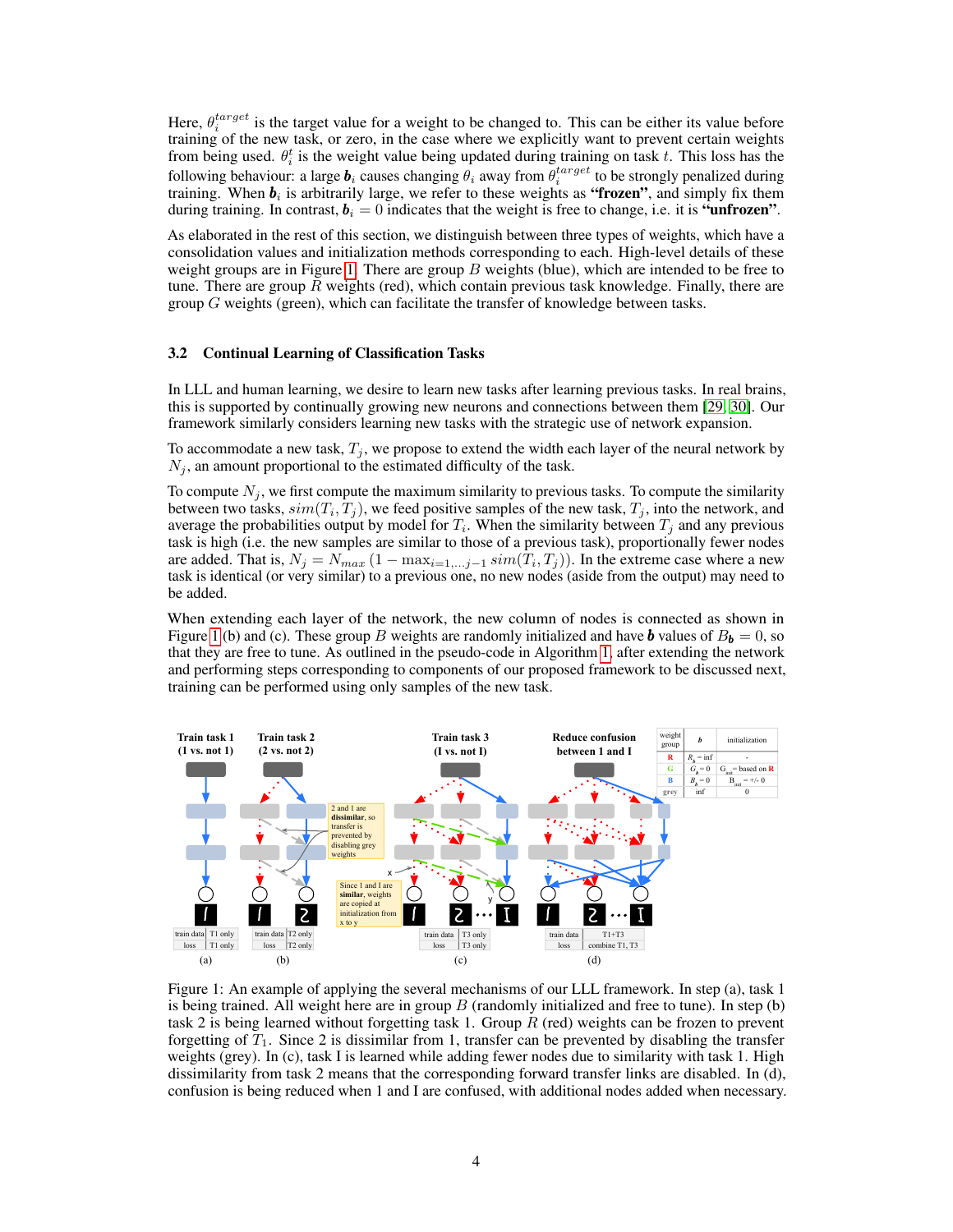|  |  | <b>Algorithm 1: Combining Framework Skills</b> |
|--|--|------------------------------------------------|
|--|--|------------------------------------------------|

// Given that tasks  $T_1, ..., T_{k-1}$  have been learned

- 1 Extend width of network proportional to task difficulty as described in Section [3.2](#page-3-0)
- <sup>2</sup> Set consolidation values for non-forgetting of previous tasks as described in Section [3.3](#page-4-0) // see group  $R$  weights in Figure [1](#page-3-1)
- <sup>3</sup> Initialize weights from earlier units to newly recruited units as described in Section [3.4](#page-4-1) // see group  $G$  weights in Figure [1](#page-3-1)
- 4 Train the new task  $T_k$  to minimize Eq. [1](#page-2-2) // only on the data of new task  $T_k$
- <span id="page-4-2"></span>5 Perform confusion reduction as described in Section [3.5](#page-5-4)

Experimental design. We need to demonstrate that tasks are learned to the same competency as though they were trained with a larger number of nodes added. The evaluation metric consists of computing the AUC for each task, and averaging across tasks after all tasks have been learned. We will try a range of values for  $N_{max}$ : {0, 10, 50, 100}. Baselines consist of adding the following constant widths:  $\{0, 10, 50, 100\}$ . For these tasks, we will use  $R_{\rm b} = inf$  (i.e. frozen) and disable the forward transfer mechanism (introduced in Section [3.4\)](#page-4-1) so that all transfer links are initialized to non-zero values, but no weight-copying is done. In addition to task performance, we will also report the model size, as a fraction of the model size when the same  $N_{max}$  value with constant expansion is used. We expect that the performance will be roughly the same for both dynamic expansion and constant expansion for a given maximum expansion amount.

### <span id="page-4-0"></span>3.3 Non-Forgetting

Maintaining performance on previous tasks while learning new ones is the primary difficulty of LLL. In our framework, we can design consolidation policies to ensure that this is achieved while the new task is learned with the data for the new task only.

An intuitive way to prevent forgetting is by using a larger  **value for weights which most influence** the loss of a trained model [\[17\]](#page-6-12). To ensure non-forgetting during new-task training, we thus propose to set  $R_b$  such that the previous-task weights are frozen/near-frozen.

Experimental design. We need to demonstrate that the *learned AUC* (the AUC on a task when it is first learned) is close to the *retained AUC* (the AUC after all tasks have been learned). We can subtract the average learned task AUC from the average retained task AUC. Larger negative values indicate greater forgetting. This experiment will be run with a fixed width extension value of 50. We will try the following range of  $R_b$ : {0, 1, 10, 100, 1000, inf}. We will also leave the forward transfer mechanism disabled. We expect the larger consolidation values to provide better non-forgetting in comparison to the baseline value of 0 when no consolidation is applied.

#### <span id="page-4-1"></span>3.4 Forward Transfer

While non-forgetting ensures task performance is maintained over time, previous tasks do not "help" learning new tasks, a concept prominent in multi-task and transfer learning [\[11,](#page-6-6) [31\]](#page-7-7), and appears in LLL as "forward transfer".

We propose to achieve positive forward transfer with our framework by controlling the transfer of skills between tasks. This skill transfer is mediated by the dashed links in Figure [1.](#page-3-1) When these weights are "disabled" (initialized to 0 and frozen – see grey links in Figure [1\(](#page-3-1)b),  $(c)$ ), the past task is unable to influence the new task. When they are "enabled" (unfrozen and initialized to non-zero values – see group  $G$  weights in Figure [1\)](#page-3-1), features learned by past tasks can be quickly reused when learning a new task. When a task might lead to negative transfer for the new task, the transfer weights would be disabled, and when positive forward transfer is expected, they are enabled. Group G weights have a consolidation of  $G_{\mathbf{b}} = 0$ , allowing them to be freely tuned.

In an attempt to more directly leverage previous knowledge, we identify the most similar task to the new one, and copy the output layer weights from that task to the new task weights, as shown in Figure [1\(](#page-3-1)c). All other  $G$  weights are randomly initialized. We use a simple technique to decide when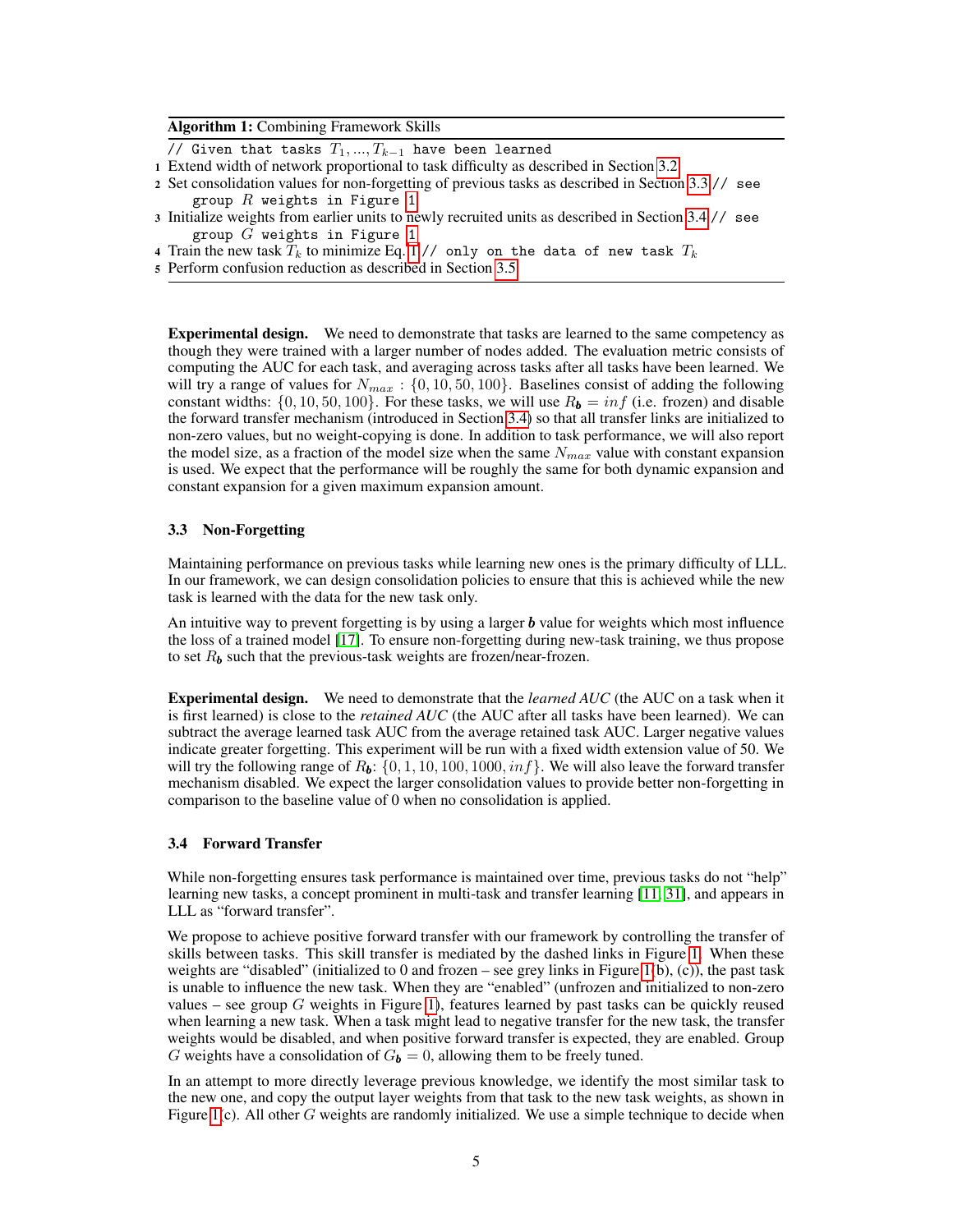to allow transfer: if the similarity,  $sim(T_i, T_j)$  (discussed in Section [3.2\)](#page-3-0) is above a certain threshold,  $\alpha \in [0, 1]$ , then enable the transfer links and copy the similar-task weights, otherwise disable them.

This idea of selectively sharing knowledge between tasks is conceptually shared by GO-MTL [\[32\]](#page-7-8), which learns in a non-continual fashion. GO-MTL computes task similarity by first learning a separate model for each task and then looking at the similarity between learned weights. A sparse matrix representing transferability of knowledge between tasks is computed. A LLL approach by [\[33\]](#page-7-9) selectively transfers skills from "canonical tasks" to a new task. The amount of transfer is based on the likelihood that new task samples would be generated by a generative network learned by each canonical task.

Experimental design. We need to demonstrate that tasks are learned to a greater competency with the selective forward transfer mechanism enabled than without. We can thus subtract the learned AUC when the mechanism is disabled (all transfer weights randomly initialized) from the learned AUC when it is enabled. Larger positive values indicating greater forward transfer. The experiment will use  $R_b = inf$ , fixed width expansion, and a grid search over  $N_{max} = \{0, 10, 50, 100\}$  and  $\alpha = \{0, 0.25, 0.5, 0.75, 1.0\}$ . We expect that the forward transfer mechanism will have a greater contribution when  $N_{max}$  is smaller (with larger networks, the effect of forward transfer is likely smaller) and when  $\alpha = 0.5$  (this is a guess at the threshold below which negative transfer would occur).

#### <span id="page-5-4"></span>3.5 Non-Confusion

When a new task such as "O vs not O" is similar to a previous one, "O vs. not O", we leverage this fact to learn the new task faster, as described in the previous subsection. However, since both tasks are learned without observing samples of the other, confusion may occur when we present an O or 0 to the model.

We propose to resolve such confusion in a pairwise manner, as step 5 in Algorithm [1.](#page-4-2) This process uses stored prior task samples ( $Mem$  each) to compute entries of the confusion matrix corresponding to confusion with the new task,  $T_j$ . Whenever confusion occurs between  $T_i$  and  $T_j$  at a rate greater than some threshold,  $\gamma \in [0, 1]$ , we can simultaneously fine-tune the last-layer weights of  $T_i$  and  $T_j$ on samples of the confused tasks. This is done by adding a temporary softmax output and minimizing the categorical cross-entropy loss when classifying positive samples of both classes. When this is insufficient to reduce confusion to below  $\gamma$ , we can expand the model by a constant amount,  $N_{confused}$ , with type B weights and repeat. This step is reflected in Figure [1\(](#page-3-1)d).

Experimental setup. We can determine effectiveness by observing the confusion, as measured by the average task recall error when the task ID is not provided. When this value is larger, it indicates greater confusion. This experiment will be run with the following fixed values:  $N_{max} = 100$ ,  $R_b = inf, \alpha = 0.5$ , and  $Mem = 20$ . We will run a grid search over  $\gamma = \{0.1, 0.2, 0.3\}$ , and  $N_{confused} = \{0, 10, 50\}$ . For baselines, we can consider when no confusion reduction is performed  $(\gamma = 1)$  and when no expansion for confusion is performed ( $N_{confused} = 0$ ). We expect that smaller values for  $\gamma$  will reduce confusion, especially with larger values of  $N_{confused}$ .

## References

- <span id="page-5-0"></span>[1] Geert Litjens, Thijs Kooi, Babak Ehteshami Bejnordi, Arnaud Arindra Adiyoso Setio, Francesco Ciompi, Mohsen Ghafoorian, Jeroen Awm Van Der Laak, Bram Van Ginneken, and Clara I Sánchez. A survey on deep learning in medical image analysis. *Medical image analysis*, 42:60–88, 2017.
- <span id="page-5-1"></span>[2] Dinggang Shen, Guorong Wu, and Heung-Il Suk. Deep learning in medical image analysis. *Annual review of biomedical engineering*, 19:221–248, 2017.
- <span id="page-5-2"></span>[3] Alec Radford, Jeffrey Wu, Rewon Child, David Luan, Dario Amodei, and Ilya Sutskever. Language models are unsupervised multitask learners. *OpenAI Blog*, 1(8):9, 2019.
- <span id="page-5-3"></span>[4] Jacob Devlin, Ming-Wei Chang, Kenton Lee, and Kristina Toutanova. BERT: Pre-training of deep bidirectional transformers for language understanding. In *Proceedings of the 2019 Conference of the North American Chapter of the Association for Computational Linguistics: Human*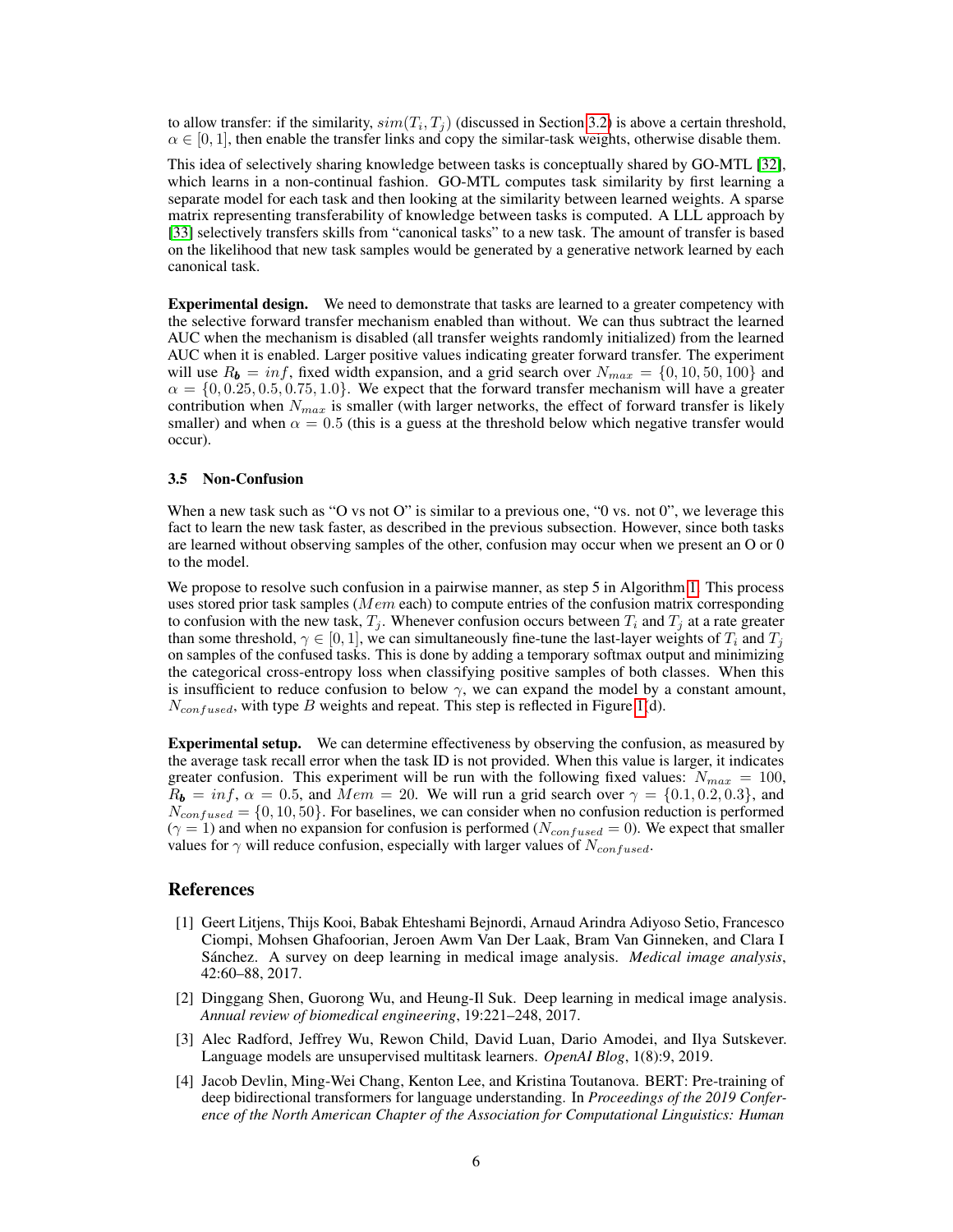*Language Technologies, Volume 1 (Long and Short Papers)*, pages 4171–4186, Minneapolis, Minnesota, June 2019. Association for Computational Linguistics.

- <span id="page-6-0"></span>[5] David Silver, Julian Schrittwieser, Karen Simonyan, Ioannis Antonoglou, Aja Huang, Arthur Guez, Thomas Hubert, Lucas Baker, Matthew Lai, Adrian Bolton, et al. Mastering the game of go without human knowledge. *Nature*, 550(7676):354–359, 2017.
- <span id="page-6-1"></span>[6] Andreas Kamilaris and Francesc X Prenafeta-Boldú. Deep learning in agriculture: A survey. *Computers and electronics in agriculture*, 147:70–90, 2018.
- <span id="page-6-2"></span>[7] Sebastian Thrun. Lifelong learning algorithms. In *Learning to learn*, pages 181–209. Springer, 1998.
- <span id="page-6-3"></span>[8] S. Thrun. A lifelong learning perspective for mobile robot control. *Intelligent Robots and Systems*, 1995.
- <span id="page-6-4"></span>[9] German I Parisi, Ronald Kemker, Jose L Part, Christopher Kanan, and Stefan Wermter. Continual lifelong learning with neural networks: A review. *Neural Networks*, 2019.
- <span id="page-6-5"></span>[10] Michael McCloskey and Neal J Cohen. Catastrophic interference in connectionist networks: The sequential learning problem. *The psychology of learning and motivation*, pages 109–165, 1989.
- <span id="page-6-6"></span>[11] Sinno Jialin Pan and Qiang Yang. A survey on transfer learning. *IEEE Transactions on knowledge and data engineering*, 22(10):1345–1359, 2009.
- <span id="page-6-7"></span>[12] Matthias De Lange, Rahaf Aljundi, Marc Masana, Sarah Parisot, Xu Jia, Ales Leonardis, Gregory Slabaugh, and Tinne Tuytelaars. Continual learning: A comparative study on how to defy forgetting in classification tasks. *arXiv preprint arXiv:1909.08383*, 2019.
- <span id="page-6-8"></span>[13] Sylvestre-Alvise Rebuffi, Alexander Kolesnikov, Georg Sperl, and Christoph H. Lampert. icarl: Incremental classifier and representation learning. In *CVPR*, pages 5533–5542. IEEE Computer Society, 2017.
- <span id="page-6-9"></span>[14] David Isele and Akansel Cosgun. Selective experience replay for lifelong learning. In *Thirtysecond AAAI conference on artificial intelligence*, 2018.
- <span id="page-6-10"></span>[15] Arslan Chaudhry, Marcus Rohrbach, Mohamed Elhoseiny, Thalaiyasingam Ajanthan, Puneet K Dokania, Philip HS Torr, and Marc'Aurelio Ranzato. Continual learning with tiny episodic memories. *arXiv preprint arXiv:1902.10486*, 2019.
- <span id="page-6-11"></span>[16] Yue Wu, Yinpeng Chen, Lijuan Wang, Yuancheng Ye, Zicheng Liu, Yandong Guo, and Yun Fu. Large scale incremental learning, 2019.
- <span id="page-6-12"></span>[17] James Kirkpatrick, Razvan Pascanu, Neil Rabinowitz, Joel Veness, Guillaume Desjardins, Andrei A. Rusu, Kieran Milan, John Quan, Tiago Ramalho, Agnieszka Grabska-Barwinska, Demis Hassabis, Claudia Clopath, Dharshan Kumaran, and Raia Hadsell. Overcoming catastrophic forgetting in neural networks, 2016. cite arxiv:1612.00796.
- <span id="page-6-13"></span>[18] Friedemann Zenke, Ben Poole, and Surya Ganguli. Continual learning through synaptic intelligence. In Doina Precup and Yee Whye Teh, editors, *ICML*, volume 70 of *Proceedings of Machine Learning Research*, pages 3987–3995. PMLR, 2017.
- <span id="page-6-14"></span>[19] Arslan Chaudhry, Puneet Kumar Dokania, Thalaiyasingam Ajanthan, and Philip H. S. Torr. Riemannian walk for incremental learning: Understanding forgetting and intransigence. *CoRR*, abs/1801.10112, 2018.
- <span id="page-6-15"></span>[20] Hippolyt Ritter, Aleksandar Botev, and David Barber. Online structured laplace approximations for overcoming catastrophic forgetting. In *Advances in Neural Information Processing Systems*, pages 3738–3748, 2018.
- <span id="page-6-16"></span>[21] Zhizhong Li and Derek Hoiem. Learning without forgetting. *IEEE transactions on pattern analysis and machine intelligence*, 40(12):2935–2947, 2017.
- <span id="page-6-17"></span>[22] Junting Zhang, Jie Zhang, Shalini Ghosh, Dawei Li, Serafettin Tasci, Larry Heck, Heming Zhang, and C-C Jay Kuo. Class-incremental learning via deep model consolidation. In *The IEEE Winter Conference on Applications of Computer Vision*, pages 1131–1140, 2020.
- <span id="page-6-18"></span>[23] Andrei A. Rusu, Neil C. Rabinowitz, Guillaume Desjardins, Hubert Soyer, James Kirkpatrick, Koray Kavukcuoglu, Razvan Pascanu, and Raia Hadsell. Progressive neural networks. *CoRR*, abs/1606.04671, 2016.